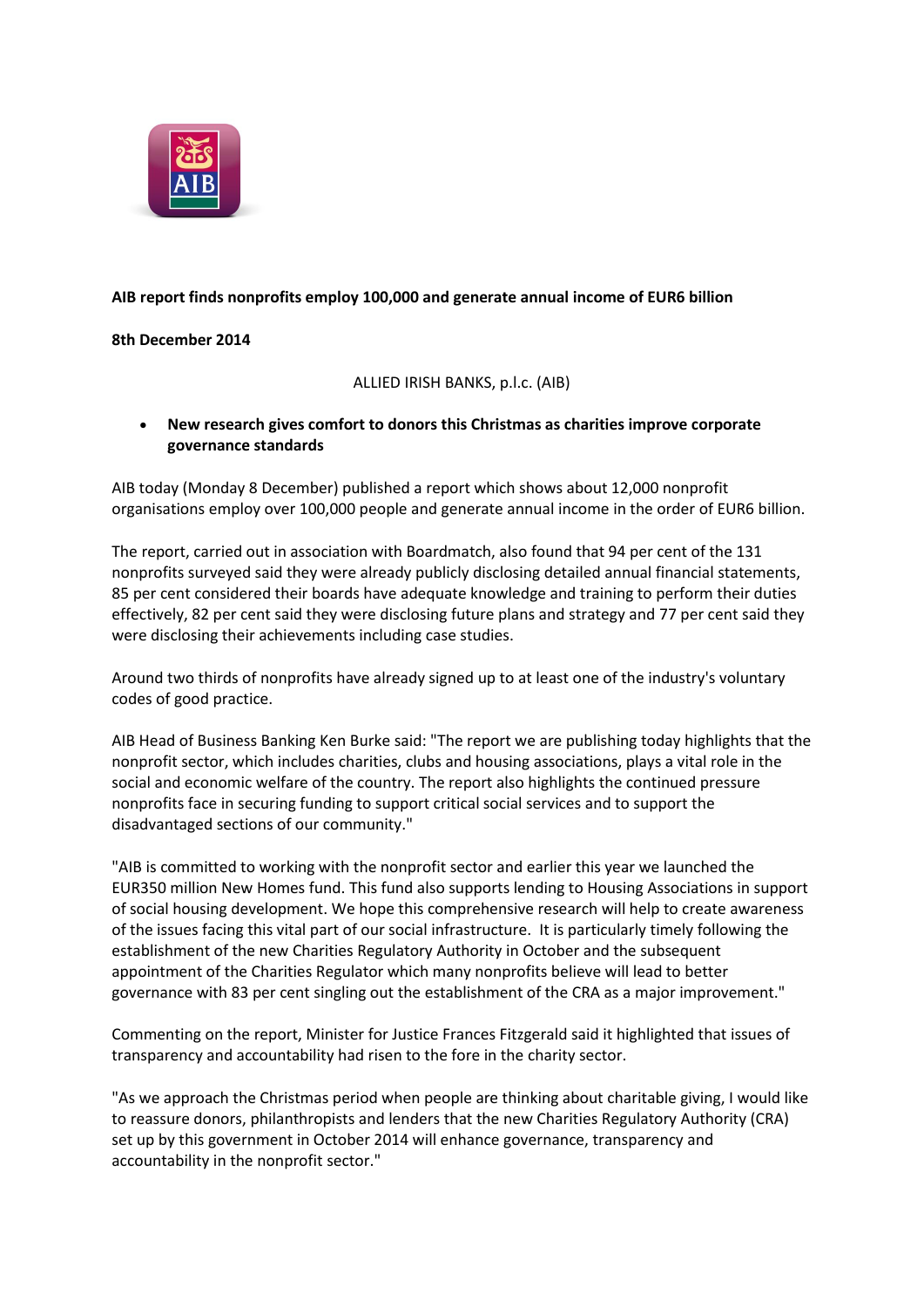The report finds the nonprofit sector has been characterised by rapid proliferation, with almost 4,800 organisations set up since 2000. It also notes that the recession fuelled demand for the services provided by nonprofits, while reduced funding from both public and private sources has resulted in increased competition for funds.

The report contains detailed findings based on new research by Ipsos Mrbi. The top three sectors covered by the research were health charities (19 per cent), housing associations (16 per cent) and culture and recreation organisations (10 per cent).

Among the key findings are:

- Nonprofits are somewhat optimistic for the medium term. While just 9 per cent believe things will get better next year, this rose to 49 per cent over the next three years
- Up to 79 per cent of nonprofits rely to some degree on government funding. Uncertainty about funding, especially from Government, remains the challenge with increasing demand for services also an issue.
- In response to this challenge the sector is placing increasing importance on new fundraising initiatives such as sponsored events, local business or corporate sponsorship/partnership and online/social media donations and campaigns.
- Two thirds of respondents identified collaborations and partnerships with other similar organisations as an opportunity to share costs and resources in order to achieve greater efficiencies
- While salaries have been cut in four out of ten organisations and three in ten have suffered job losses, morale remains perhaps surprisingly high.
- Some 60 per cent of nonprofits rely on up to 50 volunteers to support their activities, and this volunteer engagement rises to over 500 for 9 per cent of organisations
- There is an average 60/40 male female split of Board members. While just over half of Chief Executives are women, two thirds of Chairpersons are men.
- The increasing compliance requirement on the sector is a concern, especially for smaller organisations.
- The next most pressing need is for Government to resolve the issue of the 23 per cent VAT rate applied to charities.

The full AIB Outlook Report incorporating the Ipsos Mrbi and Behaviour & Attitudes research and articles by leading opinion formers in the sector is available at http://business.aib.ie/help/smeresearch.

# **Notes for Editors:**

#### *Methodology*

Ipsos Mrbi conducted a telephone survey, on behalf of AIB in association with Boardmatch Ireland, amongst senior executives working in 131 organisations with charitable status. Fieldwork took place from 27th October - 14th November 2014.Market research also extended to focus groups and indepth interviews with senior executives spanning charities, recreation and schools. This qualitative research was carried out by Behaviour & Attitudes during the months of August and September 2014.